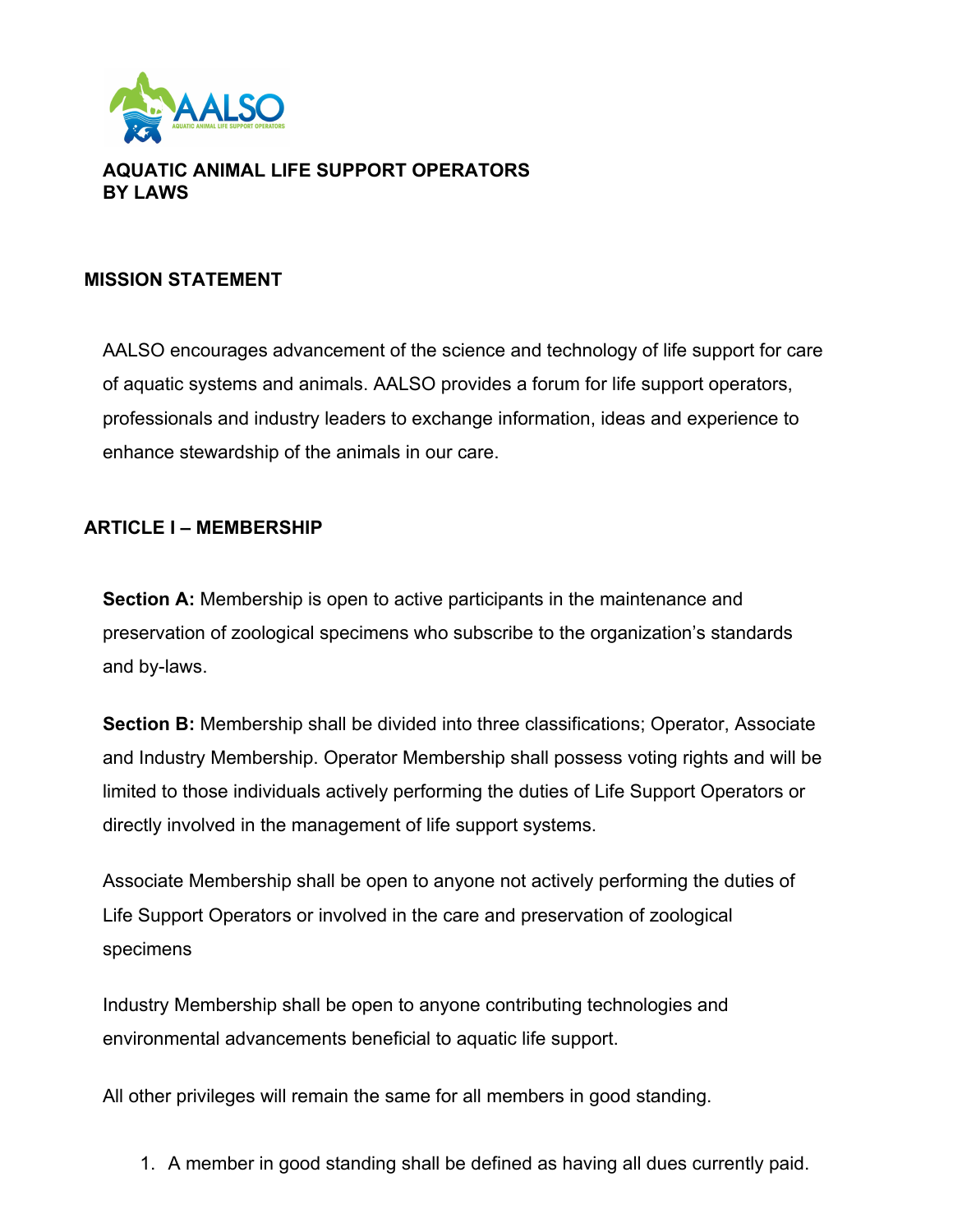

- 2. Application for membership shall be made on the appropriate forms with position and title verifications as necessary.
- 3. Suspension of privileges or expulsion from the organization may result if membership dues become delinquent beyond sixty days or if the member's conduct and actions are deemed to be detrimental to the organization by the AALSO Board.

## **ARTICLE II – DUES**

**Section A:** The AALSO Board shall determine annual dues based on the organization's financial needs. These dues shall be paid annually and must be paid prior to the symposium in order to attend.

#### **ARTICLE III – MEETINGS**

**Section A:** Regular business meetings of this organization will be held at least annually at a location determined by the AALSO Board.

**Section B:** Symposiums to support the mission statement shall be held at least annually in conjunction with the annual business meeting.

**Section C:** Regular AALSO Board Meetings will be held at least twice annually at a location determined by the officers and directors.

**Section D:** Require at every meeting of the Board that the status of all legal requirements of the organization be part of the agenda. These legal requirements include tax preparation and filing status as well as annual report filing with the state.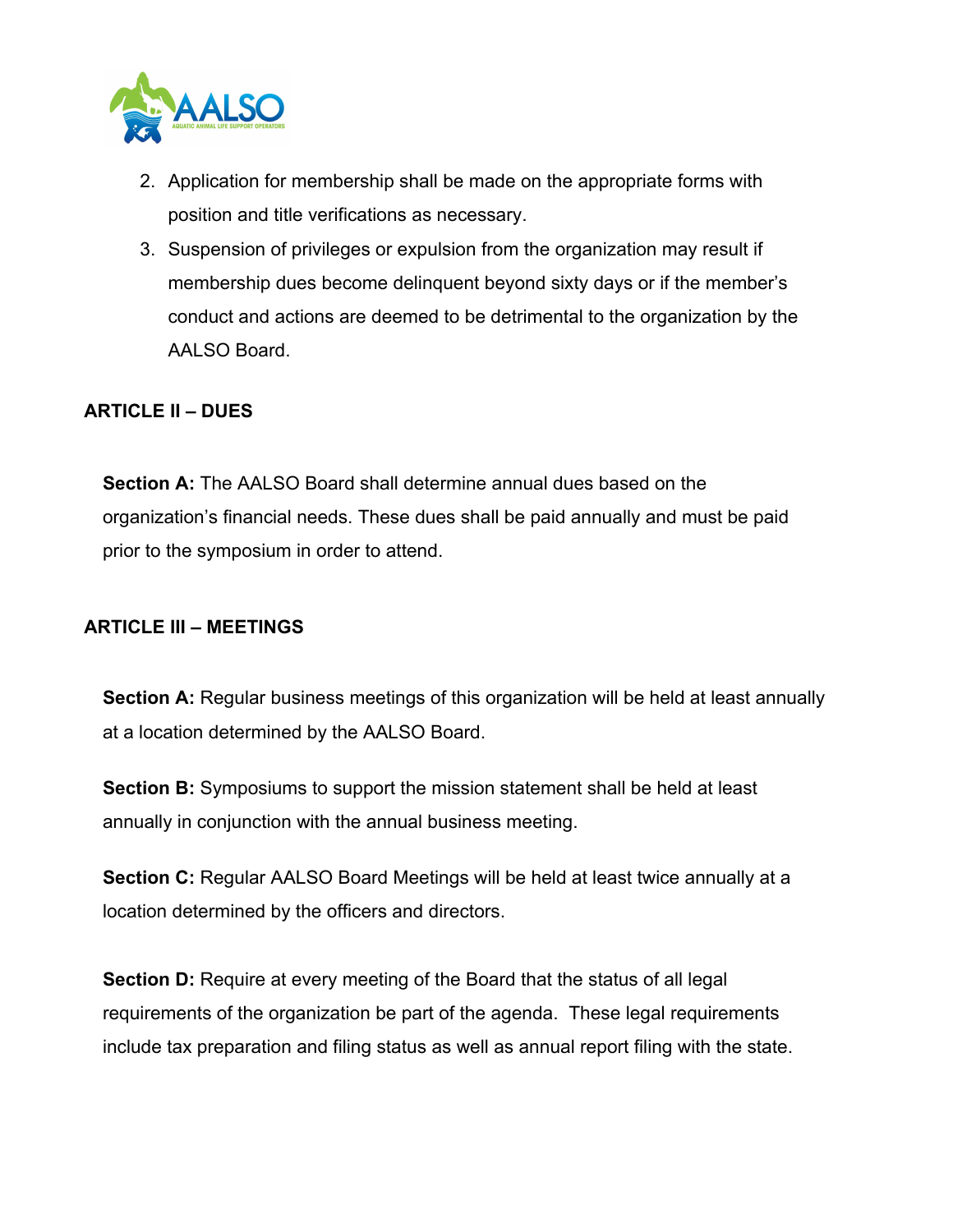

## **ARTICLE IV – OFFICERS AND DIRECTORS**

**Section A:** The business of the AALSO shall be managed by a Board consisting of four elected officers, three elected director and the Immediate Past President. In addition, an Industry Advisory Board consisting of active industry members shall be created to help facilitate the business of AALSO. The Industry Advisory Board will consist of three board positions each with a term limit of 1 year. These positions will be responsible for advising and assisting with all industry vendor related matters.

**Section B:** The four officers shall consist of a President, Vice President, Secretary and Treasurer; the remainder of the Board shall consist of three Directors. The Immediate Past President functions in an advisory capacity only and does not hold a Board vote.

**Section C:** The Officers and Directors shall be elected by ballot and serve a one-year term or until their successors take office. In the event that the President is re-elected, the Immediate Past President will be vacant.

**Section D:** Any vacancy on the Board shall be filled by appointment of the remaining Board and serve until the end of that term. The current AALSO President shall cast the deciding vote in the event of a deadlock.

**Section E:** All disbursement of AALSO funds shall be approved by two Board members with at least one being the President or Treasurer. AALSO finances shall be subject to audits at the discretion of the Board or membership.

**Section F:** All elected Officers, Directors and Industry Advisory Board members must be active members in good standing. Associate members are not eligible to vote or hold office.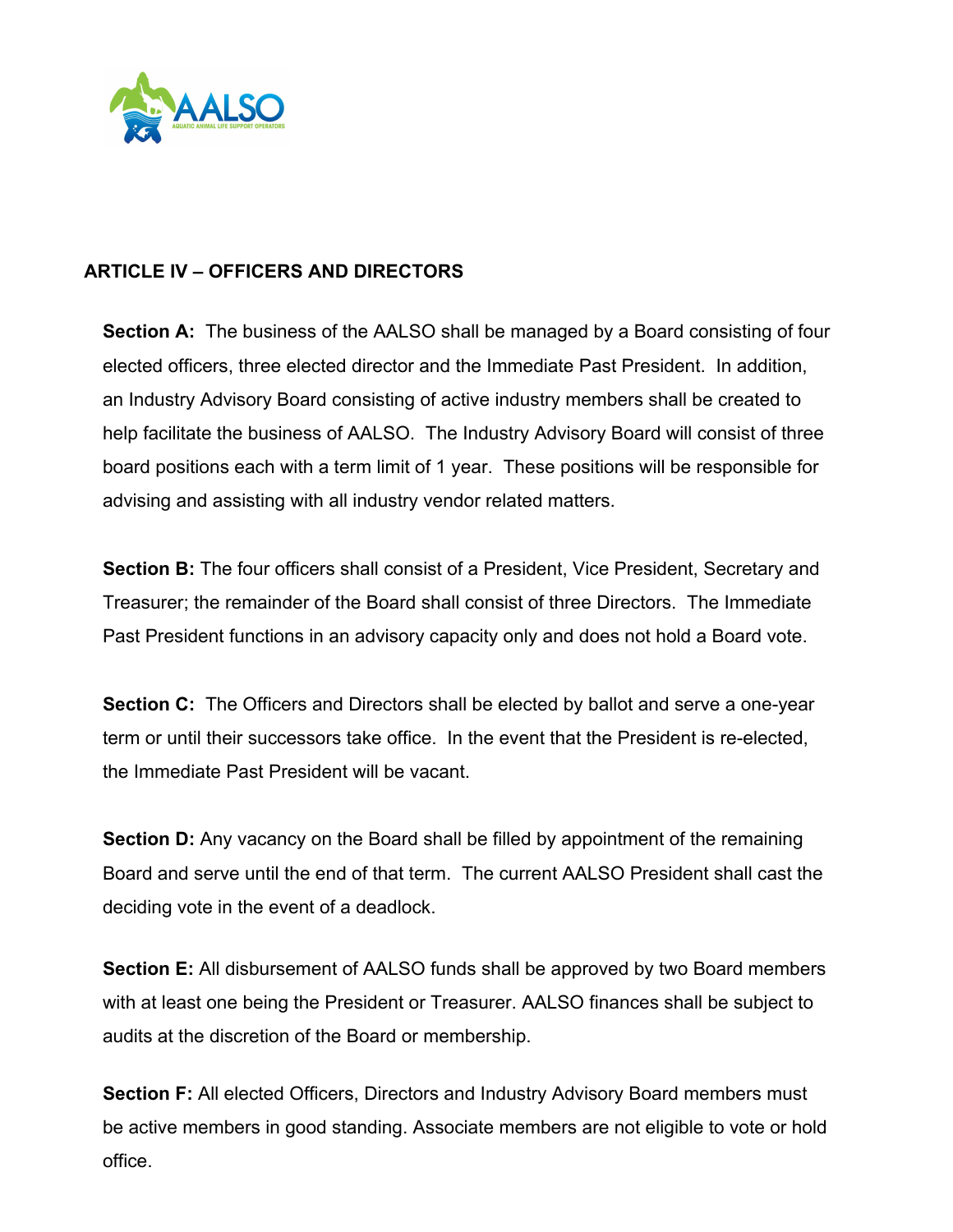

**Section G:** An Officer or Director may be elected for three consecutive years in the same position at which time he or she must take a twelve-month absence from that position.

**Section H:** The fiscal year of AALSO will begin the first day in July and end the last day of June of each calendar year.

**Section I:** Any ex officio member of the AALSO Board shall be entitled to an active membership in perpetuity.

# **ARTICLE V – QUALIFICATIONS OF OFFICERS AND DIRECTORS**

**Section A:** In order to qualify for nomination to an officer position, a member must have previously served in one of the three Director positions on the Board.

**Section B:** In order to qualify for nomination to a Director position, a member must have previously served as either an officer or on a committee.

# **ARTICLE VI – DUTIES OF OFFICERS AND DIRECTORS**

**Section A:** The Immediate Past President shall be responsible for mentoring the incoming President as well as advising on, and updating the long range plan of AALSO.

**Section B:** The President shall preside over all AALSO business and functions of the organization.

**Section C:** The Vice President shall, in the absence of the President, assume all presidential duties. The Vice President is also responsible for all AALSO communication media and will assist with organization of the annual symposium.

**Section D:** The Secretary shall keep the minutes for all business and Board of Director Meetings and is responsible for all paperwork and filings pertinent to AALSO's business. The Secretary shall be responsible for making appropriate AALSO business notifications.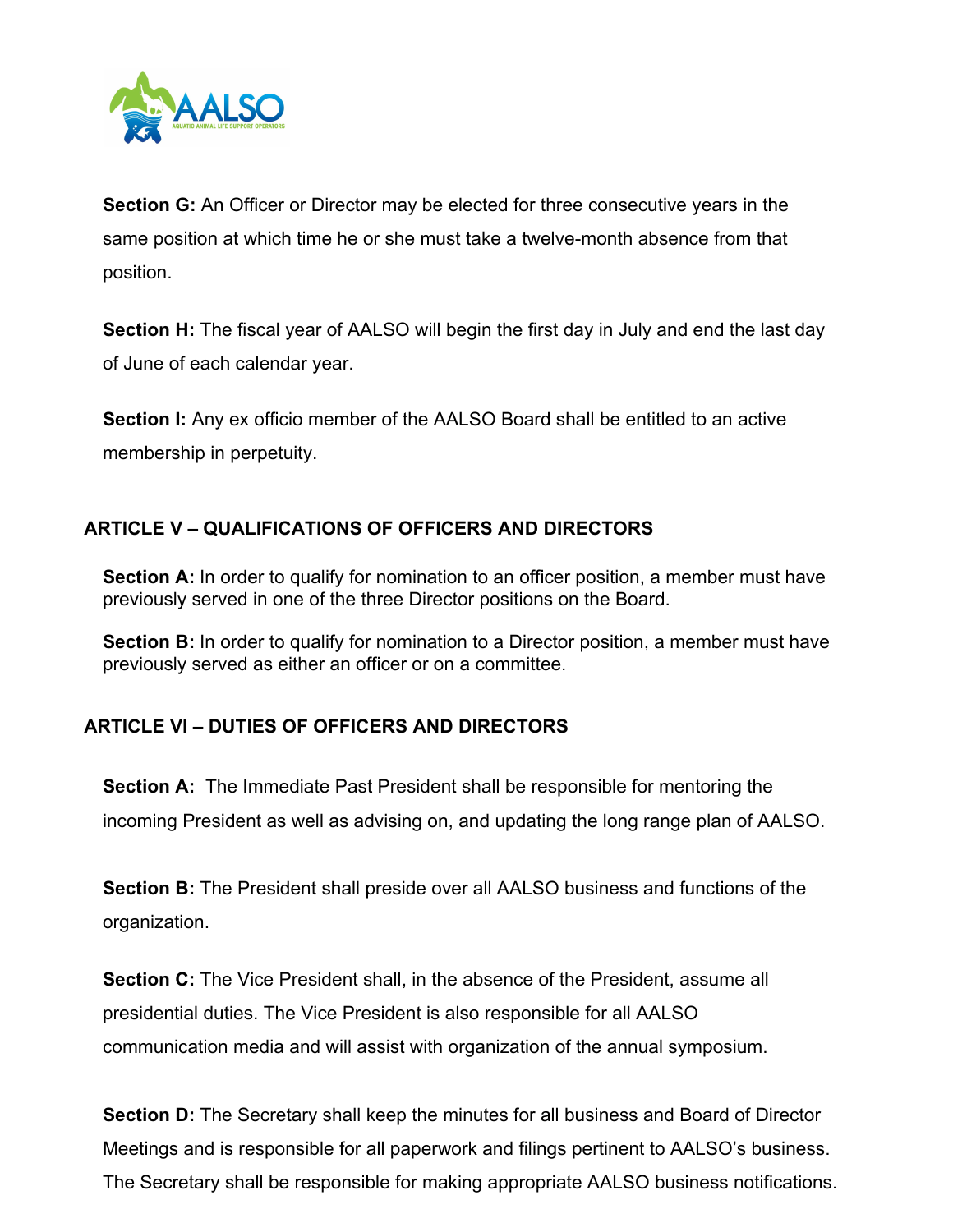

**Section E:** The Treasurer shall manage the financial affairs of AALSO in a responsible manner and assure continuance of AALSO's "Not for Profit" status. The Treasurer shall anticipate financial needs and insure that the AALSO Board has a full understanding of the organization's financial status at all times.

**Section F:** The duties of the three Operator Directors shall be to represent the membership and the good of the organization at all Board meetings. Each of the three Board members will be assigned one of the following responsibilities:

- 1. Parliamentarian / By-Laws Administrator: This Director shall be responsible for administrating, maintaining and updating the AALSO By-Laws as appropriate or deemed necessary by the AALSO Board and in accordance with Robert's Rules of Order. This Director will also conduct the annual elections and will assist with the symposium organization.
- 2. Annual Meeting and Symposium Coordinator: This Director shall be responsible for organizing AALSO's Annual Meeting and Symposium. This individual shall coordinate the symposium speakers and agenda.
- 3. Membership Administrator: This Director shall be responsible for managing AALSO's Certification Program and all membership directories, organize registration and be responsible for social media and website. This individual will also process all membership applications and coordinate with the Treasurer to procure the necessary dues.

## **ARTICLE VII - ELECTIONS**

**Section A:** The Board of Directors shall produce a list of candidates for all officers including Directors. The membership shall be notified of the AALSO Board's recommendations prior to the Annual Meeting and Symposium.

**Section B:** Nominations from the floor will also be taken at the annual meeting prior to balloting.